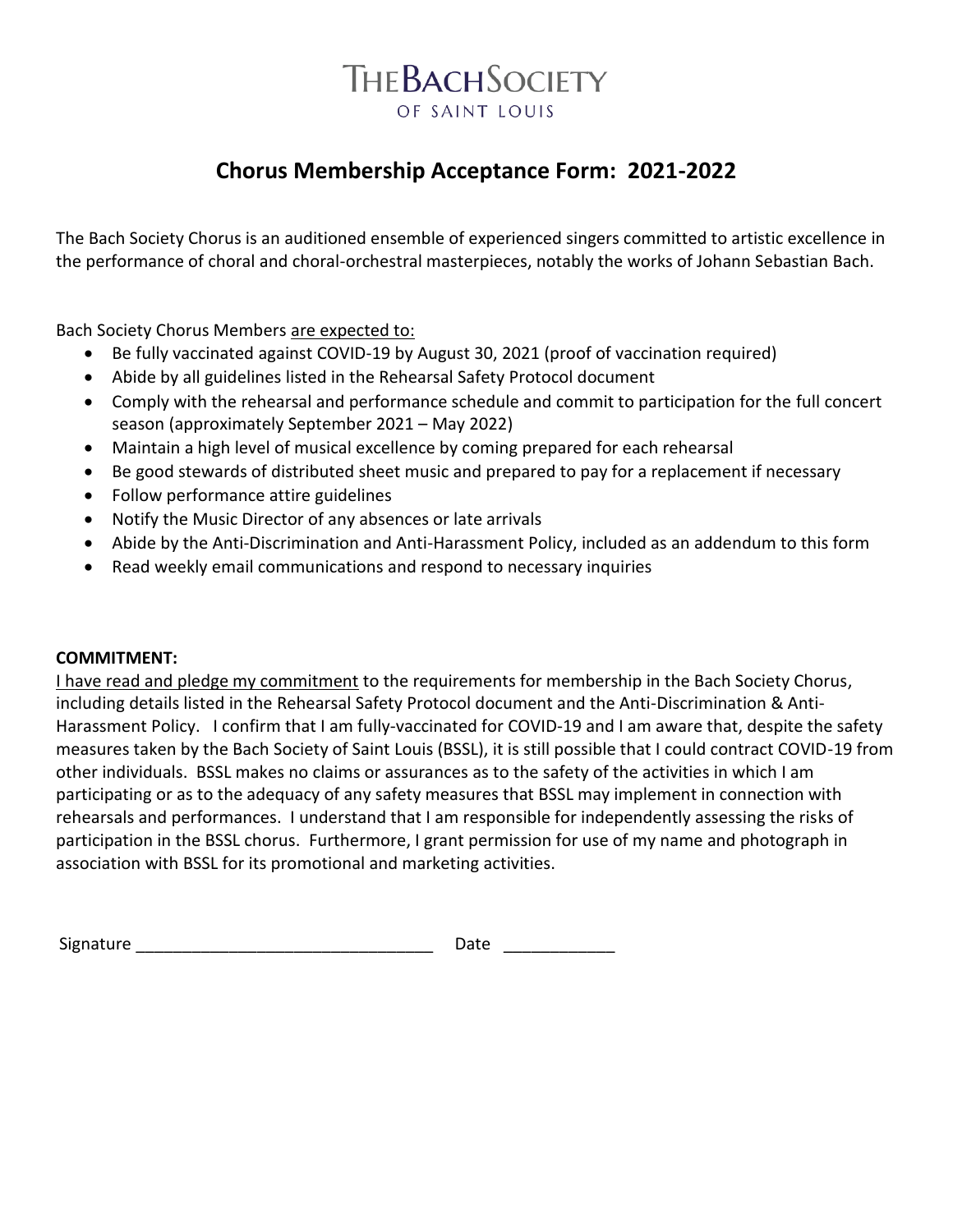

## **Chorus Rehearsal Protocol for the 2021-2022 Concert Season**

*Adopted July 12, 2021; subject to change*

**COVID Vaccination**: Members of the Bach Society Chorus are now **required to be fully vaccinated** per the CDC guidelines. Every member must provide proof of vaccination prior to the first rehearsal of the season (August 30, 2021). Details about how to provide proof of vaccination will be shared at a later date.

**Pre-Rehearsal Health Self-Check**: Every member will be required to perform a health **self-check** consistent with the CDC health guidelines prior to each rehearsal. **Members who have a fever, cough, or any hint of illness** are excused from in-person rehearsal and should stay home. A remote attendance option for sick individuals is still under consideration and the attendance policy will be more relaxed than in years past.

**Sign-in Sheet**: Attendance for in-person rehearsals will be recorded and retained for contact tracing. By signing in, members assert that they are symptom-free prior to the start of each rehearsal.

**Liability waiver:** Prior to the first rehearsal, each member will sign a form waiving liability against BSSL relating to COVID-19.

**Masks** are not required for rehearsals since each member is required to be vaccinated. However, members who wish to wear a mask for any reason are welcome to do so.

**Social Distancing** is not required for rehearsals since each member is required to be vaccinated, but we may spread out more in the rehearsal space than in the past.

**Initial Rehearsals** will be limited to 2 hours with no break, and we ask singers reserve the **new rehearsal time of 7:00 p.m. - 9:00 p.m.** Please note that this window will likely expand from 7:00-9:30pm after the October concert.

**Printed Music:** Copies will be handed out at the first rehearsal in the same manner as before.

**Additional Visitors**: For now, we will prohibit visitors from attending regular rehearsals.

**Audience and Concert Safety Protocol:** A detailed protocol will be released prior to the start of ticket sales for each concert, taking each venue into consideration, along with health data and local restrictions. The COVID Response Committee will reevaluate safety considerations for each event of the season.

**COVID-19 Exposure: Members who have been exposed or tested positive for COVID** should notify BSSL immediately. We will comply with public health recommendations and will notify anyone who attended a rehearsal and was at risk of exposure. If a singer receives a positive test, we ask that they refrain from attending rehearsals for the duration recommended by the CDC at that time.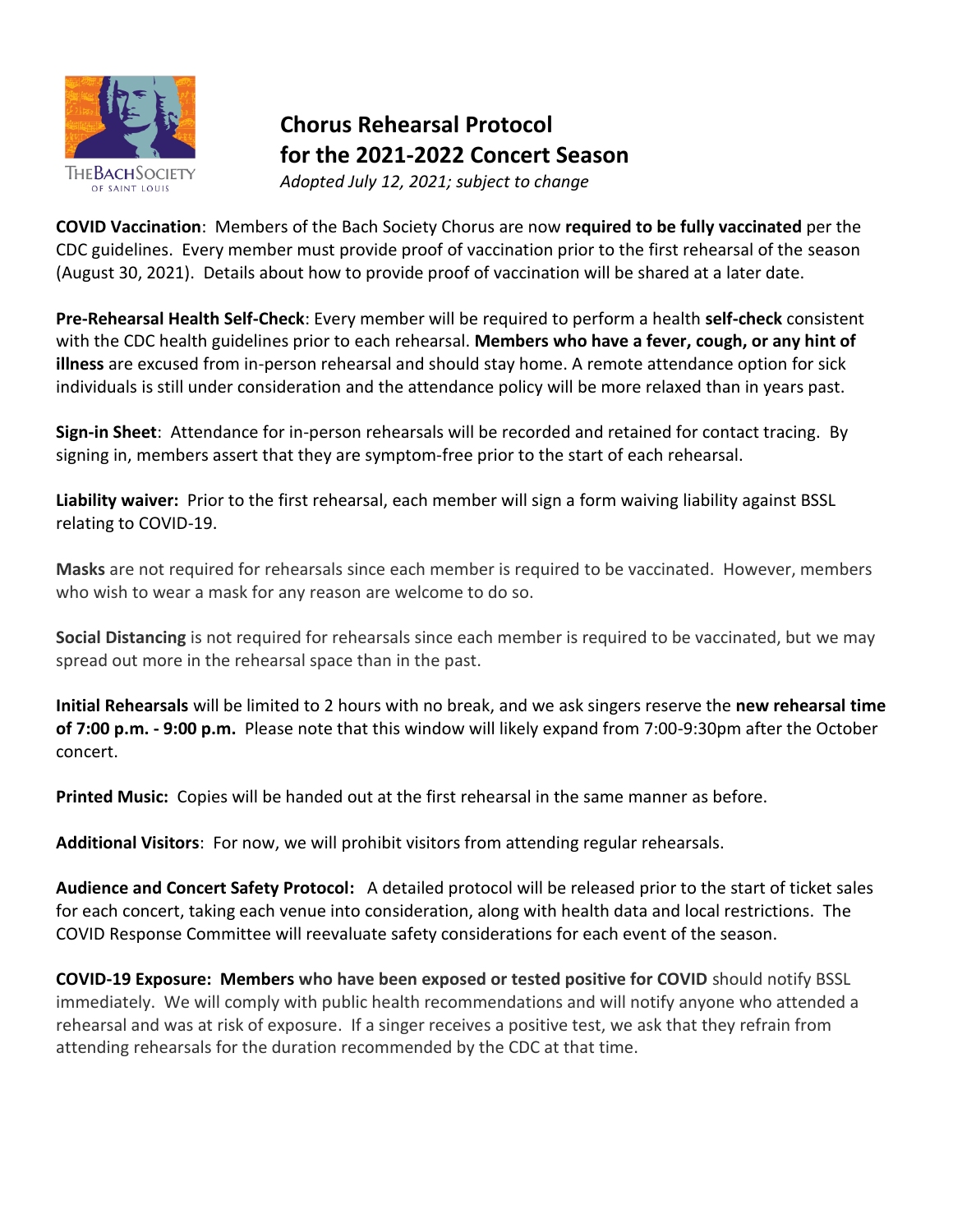

### **ANTI-DISCRIMINATION AND ANTI-HARASSMENT POLICY Adopted July 2020**

Bach Society of Saint Louis (BSSL) strives in its endeavors to maintain a healthy, safe, and productive environment free from discrimination, whether based on race, ethnicity, skin color, religion or spiritual path or world view, sexual orientation, gender identity, national origin, disability, relationship status, or age. Bach Society of Saint Louis will not tolerate harassment, discrimination or inappropriate conduct in any form by any BSSL employee, volunteer, Board Member, chorus member, orchestra member, or independent contractor.

Inappropriate conduct, discrimination and/or harassment may include that which is done in person, via email, online, on any social media platform, or any other written, oral or visual format. This may include, but is not limited to:

- Intimidating or threatening people in any way
- Touching people (sexually or non-sexually) without their verbal or non-verbal consent
- Making unwanted sexually suggestive comments or gestures
- Violating others' implicit or explicit boundaries, including personal space
- Stalking or following other people without consent (virtual or physical)
- Repeatedly asking a person to do something beyond the context of Bach Society institutional activities (sing, socialize, etc.) who has clearly declined to do so.
- Degrading, shaming, or disrespecting other people for any aspect of their identity.
- Repeatedly and/or intentionally mis-gendering people
- Revealing, sharing or broadcasting personal information or sexual orientation without the affected person's expressed consent

Discrimination and harassment claims should be reported directly to the Executive Director or Chairperson of the Board or by emailin[g info@bachsociety.org](mailto:info@bachsociety.org) Complaints will be addressed promptly by the Executive Director in all appropriate cases, or by the Chair of the Board of Directors in consultation with the Chair of its Personnel Committee. If the complaint remains unresolved within a reasonable time, it will be referred to the full Personnel Committee for review and resolution. The Board, in its discretion will take appropriate actions which could include, but are not limited to, dismissal of an alleged offender or offenders from their position(s) within the organization and/or removing or prohibiting the offender(s) from concerts or events. It is the intention and policy of the Bach Society of Saint Louis to resolve all reported harassment claims fairly, expeditiously and in full consistency with this statement.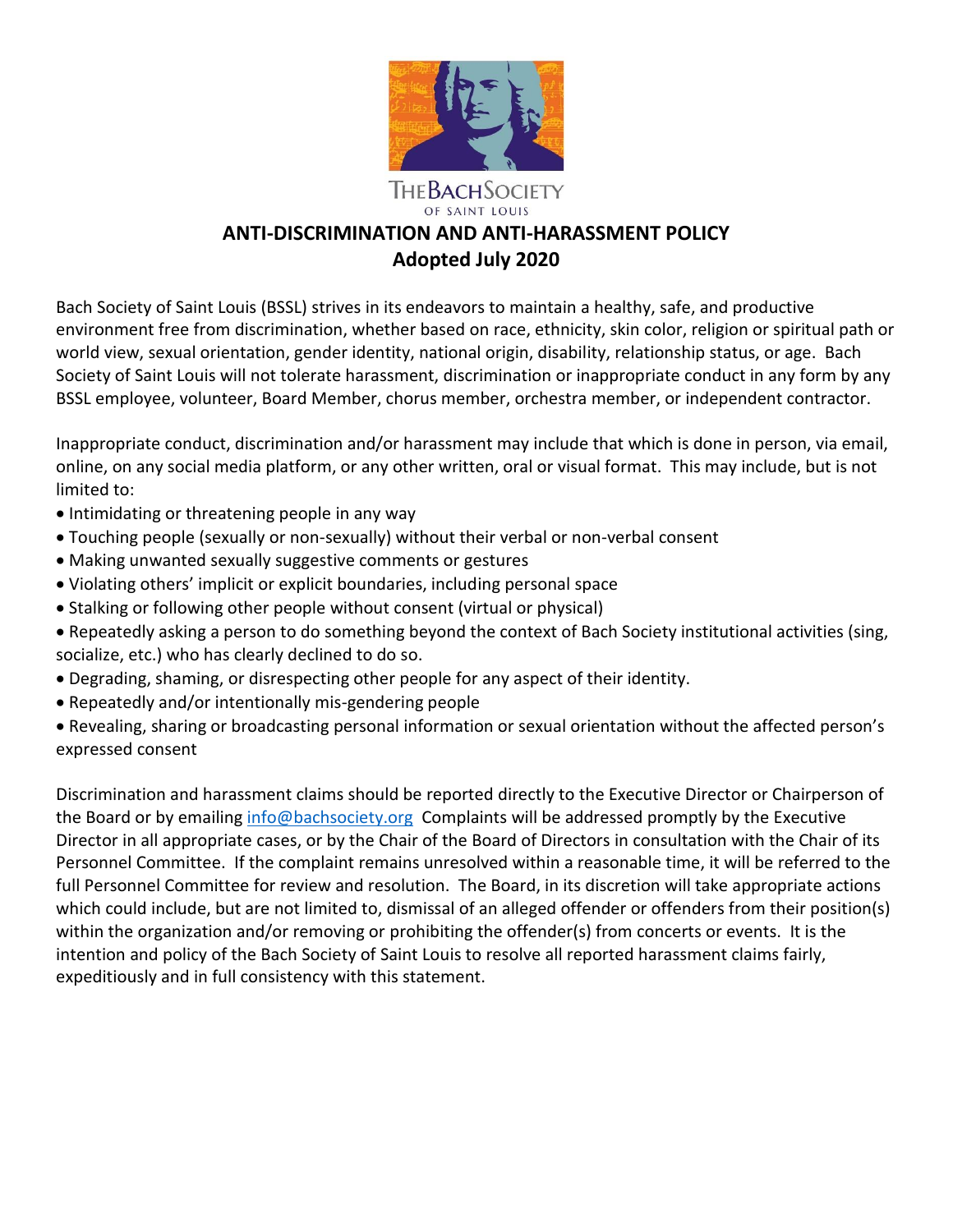

## **CHORUS ATTENDANCE POLICY**

### **Attendance Policy**

Chorus members accept a commitment to attend all rehearsals, sectionals, dress rehearsals and performances. Members sign in at each rehearsal.

### **Rehearsal Absence**

When an absence is unavoidable please notify the conductor directly: 314-578-BACH (2224), [dsparger@charter.net](mailto:dsparger@charter.net) A member will not be allowed to perform in a concert if he/she misses:

- three rehearsals during a preparation period
- two consecutive rehearsals immediately prior to a concert
- the dress rehearsal.

(Exceptions may be made at the discretion of the conductor)

#### **Concert Absence**

A member unable to perform in a concert will notify the conductor in writing, including the reason for the absence, at the earliest opportunity. A member who fails to notify the conductor will be dropped from the roster. For a last-minute illness or emergency, call the conductor.

#### **Snow/Ice Policy**

Because our membership comes from a broad region with differing weather conditions, each member must make a personal decision in inclement weather. When conditions warrant a cancelled rehearsal, an email will be sent to the chorus list.